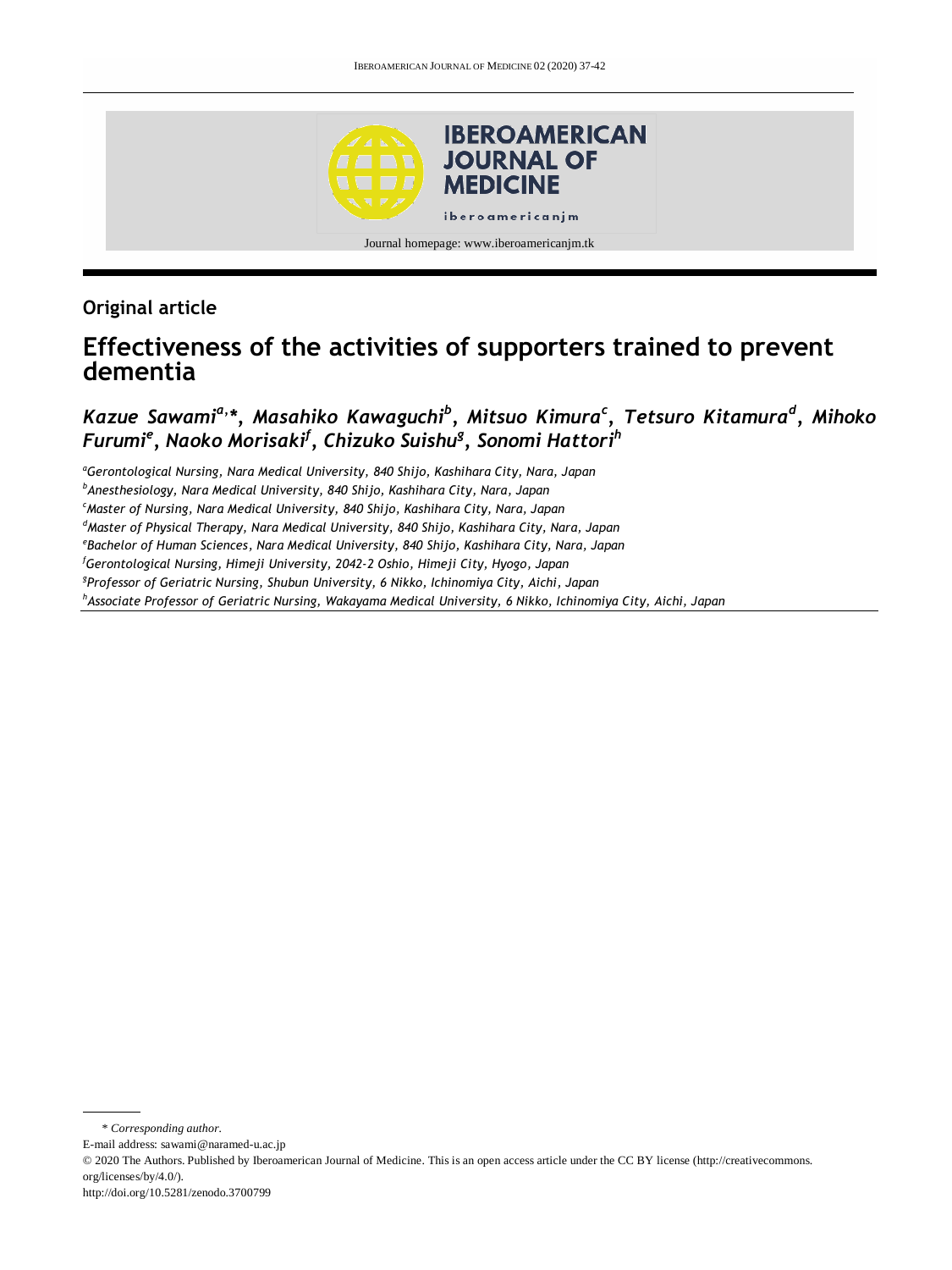significantly improved their cognitive function.

#### ARTICLE INFO

*Article history:* Received 18 February 2020 Received in revised form 27 February 2020 Accepted 8 March 2020

Keywords: Dementia prevention Supporters Visit the homes Conversation

### ABSTRACT

Introduction: We held a class for supporters in dementia prevention to nurture people who can carry out activities that prevent dementia and restrict its advancement. The objective was for enrollees who have completed the class to be able to visit the homes of older adults who have difficulty leaving their homes and help them carry out activities that prevent dementia. The trained supporters then evaluated the cognitive and psychological effects of interaction. Method: The participants were local residents of Nara and Aichi Prefectures. In the supporter training to prevent dementia, we held 12 training sessions a year at Nara Medical University in Nara Prefecture and Shubun University in Aichi Prefecture. Supporters gather older people in the community to practice dementia prevention activities, and visit the homes of older adults who have difficulty leaving their homes to help the latter carry out activities that prevent dementia. Results: A total of 128 people were enrolled in the training for supporters in dementia prevention. Pre- and post-training supporter evaluations showed significant improvements in both dementiarelated skills and availability ( $p=0.000$ ). In terms of the comparisons before and after visiting 31 older adults people with difficulty leaving their homes, the results of the immediate recall test for cognitive function among the older adults who participated in the activities designed to prevent dementia improved from 4.5 to 7.2, whereas the results of the belated recall test improved from 3.9 to 6.6 (p=0.000). Conclusion: Training for supporters in dementia prevention significantly improved skills. A characteristic of the older adults who had difficulty leaving their homes was that their levels of activity and conversation were low, but the change to their daily lives, increased conversation, and improved activity through the visits of the supporters affected their minds and bodies and

*© 2020 The Authors. Published by Iberoamerican Journal of Medicine. This is an open access article under the CC BY license (http:/[/creativecommons. org/licenses/by/4.0/\)](https://creativecommons.org/licenses/by/4.0/).*

### **1. INTRODUCTION**

The global population of people with dementia is increasing rapidly. As Japan ranks first 1 in the world in population aging, dementia prevention is a national problem. Japan has formed a partnership with the United Kingdom in an effort to develop regions where people can live with peace of mind even if they have dementia [1]. The greatest issue faced by the current development of regions is the shortage in human and material resources to support people with dementia and their families. For people with dementia to live with peace of mind, they must be surrounded by people who can support them, and rather than as single individuals, these supporters must preferably comprise a group that can work together to improve the support given [2]. However, in many cases, there are no supporters or people who can listen. This issue drives the minds of people with dementia and their families into a corner, and the number of cases in which families suffer from depression is not low [3]). As a countermeasure, the government has aimed to nurture supporters in dementia prevention, but the number of people who do not actually end up carrying out support activities is overwhelming.

Therefore, in this research, we held a class for supporters in dementia prevention to nurture people who can carry out activities that prevent dementia and restrict its advancement. Enrollees continuously participated in this class for one year, and after completing the class, they visited the homes of older adults who had difficulty leaving their homes to help the latter carry out activities that prevent dementia. The supporters also evaluated the

cognitive and psychological effects of interaction.

For older adults who have difficulty leaving their homes, various parts of life become troublesome, which tends to lead to staying at home, which, in turn, makes them susceptible to decreased physical and cognitive function [4]. The number of opportunities for them to think, such as by making plans, decreases drastically, and marked decreases in their interactions with people lead to their emotions not changing much, leading to social isolation [5]. To resolve these issues, the first task to prioritize is to increase the number of supporters. The present research aimed to nurture supporters who can provide support that could keep older people from becoming isolated and help the latter maintain their physical and mental functions even if they cannot leave their homes. The study also aimed to shed light on the effects of activities that prevent dementia.

## **2. METHODS**

### **2.1. PARTICIPANTS**

Local residents of Nara and Aichi Prefectures Inclusion criterion: People under 75 years of age Exclusion criteria: People with limited activities; People who have difficulty taking 12 consecutive lectures

#### **2.2. SUPPORTER TRAINING TO PREVENT DEMENTIA**

We held 12 training sessions a year at Nara Medical University in Nara Prefecture and Shubun University in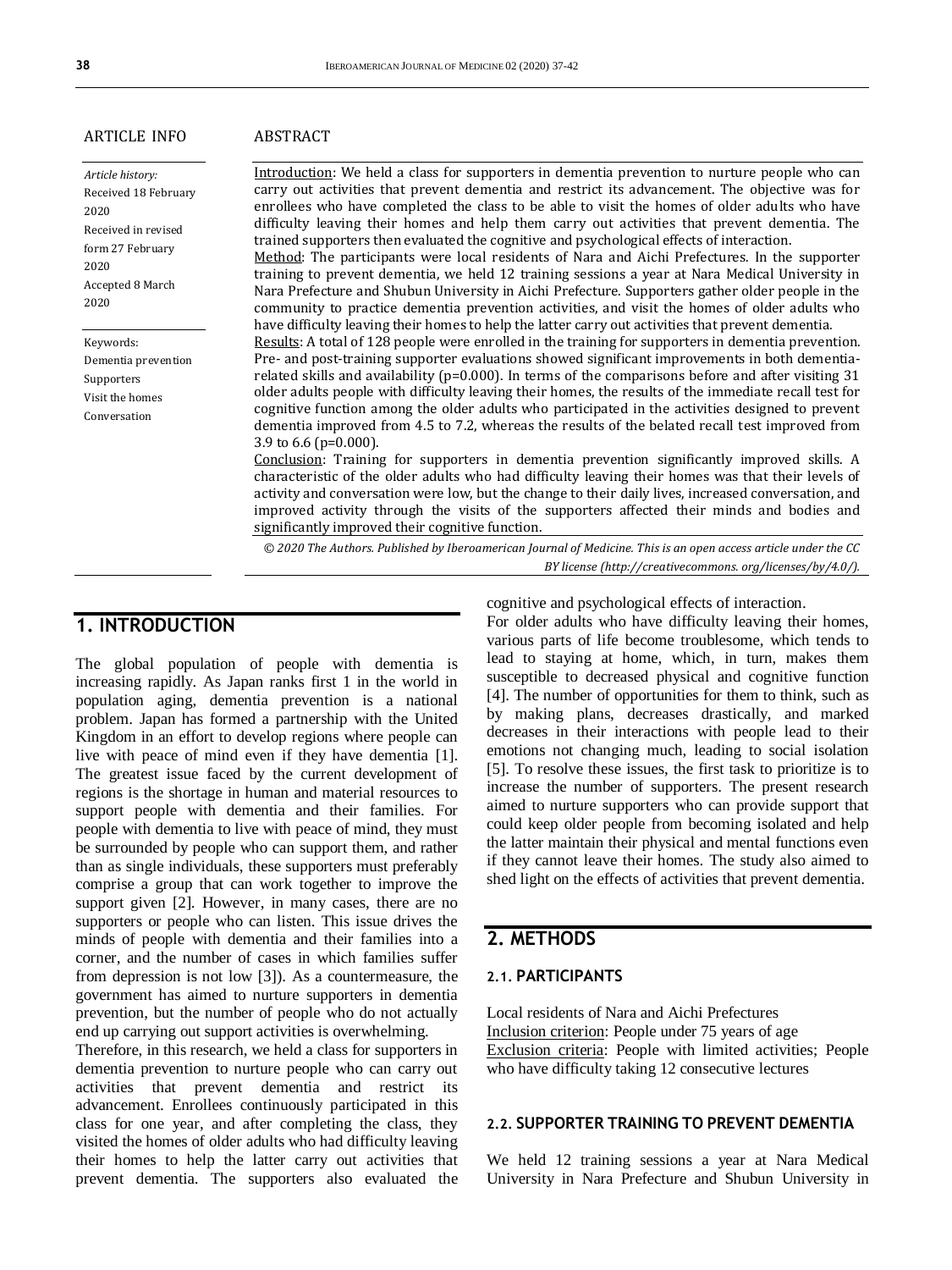Aichi Prefecture.

### **2.3. ACTIVITIES BY SUPPORTERS**

- Facilitating workshops with regional residents
- Holding voluntary gatherings in the region
- Visiting homes of older adults who cannot leave their homes

### **2.4. CONTENT OF RESEARCH**

- Self-evaluation before and after supporter training: five-point Likert scale
- Interviews with residents at workshops: Supporters conducted group interviews with the public. Voluntary gathering activities involving music, singing, and creative activities were held in each residential region.
- Reports on voluntary activities: Six months later, supporters submitted reports on their voluntary activities after the training.
- Interviews and cognitive tests were conducted by visiting older adults.
- Cognitive tests for older adults: immediately and belatedly recalling 10 words

### **2.5. EVALUATION METHODS**

Interviews and supporter activity reports were analyzed qualitatively. We compared the supporters' Likert scale tests before and after the training (paired t-test). We compared the cognitive tests for the older adults before and after the program (paired t-test). Statistical significance in the comparison test was set at less than the 5% level.

### **2.6. ETHICAL CONSIDERATIONS**

The outline of the research, voluntary nature of participation, anonymity, and agreement regarding the publication of results were explained to the prospective participants both in writing and verbally, and their consent was subsequently obtained. The study protocol was approved by the ethical review board of Nara Medical University.

### **2.7. CLINICAL TRIAL REGISTRATION**

This study was registered with the clinical trial registration database University Hospital Medical Information Network: registration number UMIN000037544.

## **3. RESULTS**

A total of 128 people enrolled in the training for supporters in dementia prevention. We analyzed the responses of 102

enrollees that could be compared before and after the program (Figure 1).



*Figure 1: Supporter Training course for the prevention of dementia.*

The participants were 11 men and 91 women with an average age of  $67.2 \pm 10.5$  years. For the self-assessment of supporters before and after the training, the average rating on a five-point scale for skills related to dementia improved from 2.5 to 4.8, and the average for the level of ability to apply these skills in practice increased from 1.9 to  $4.3$  ( $p=0.000$ , Figure 2 and 3). As shown in the figures, supporters' skills and level of practice were confirmed, and actual activities to prevent dementia were started. After completing the training, the supporters served as facilitators at workshops with regional citizens. A number of supporters also began activities at voluntary gatherings.



*Figure 2: Skills for the prevention of dementia. Paired p-test, \*\* significant at 1% level.*

After completing the training, supporters served as facilitators at workshops with regional citizens. There were also supporters who began activities at voluntary gatherings.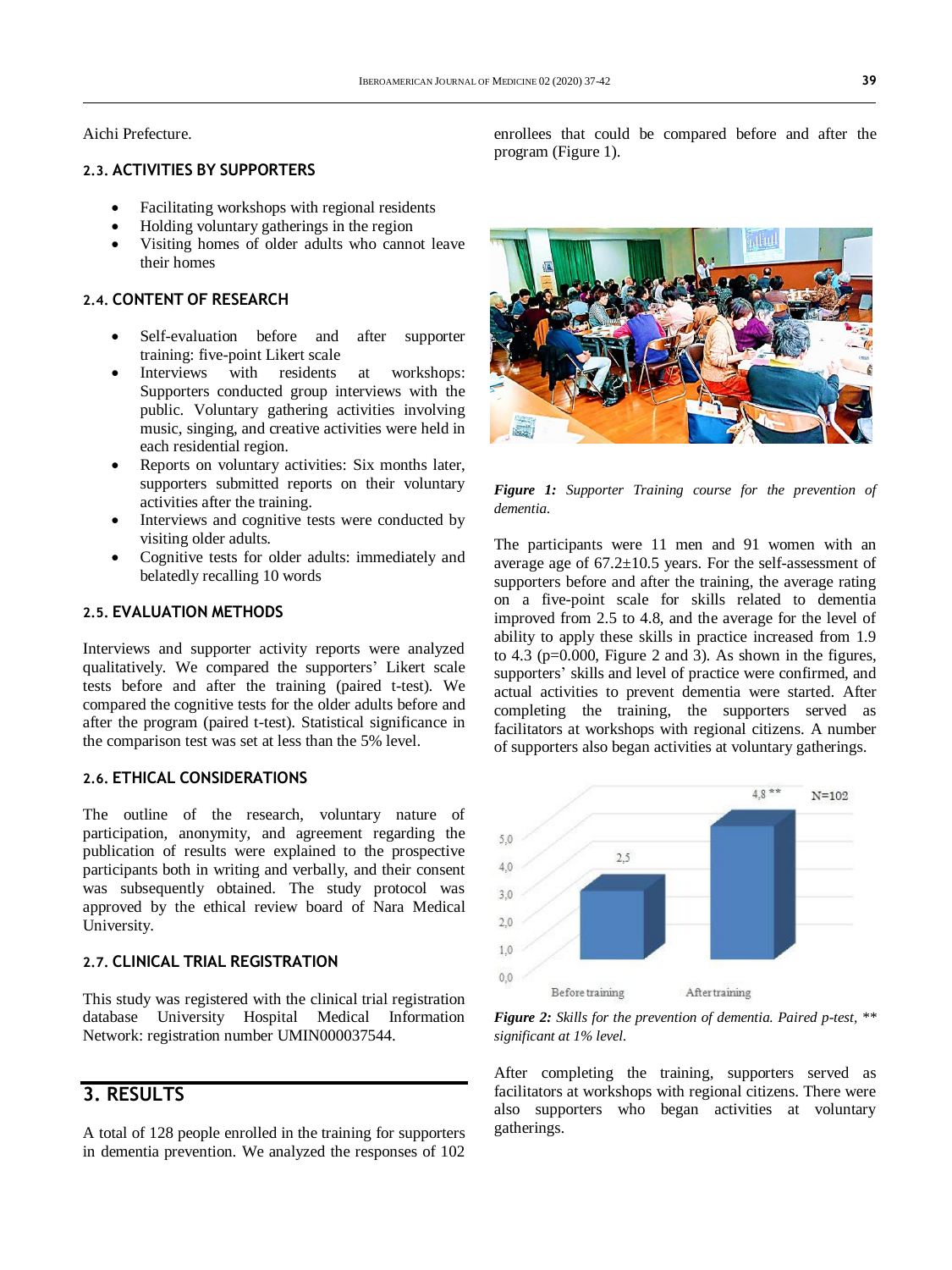

*Figure 3: Practice level of activities for the prevention of dementia. Paired p-test, \*\* significant at 1% level.*

### **3.1. WORKSHOP INTERVIEW**

The results of the interviews with regional residents at workshops were classified into the five categories of "understanding of the methods to prevent dementia," "understanding the content of regional activities," "confidence to conduct activities," "starting with what can do," and "understanding the significance of interaction and conversation."

### **3.2. VOLUNTARY ACTIVITY REPORTS**

The free response results were classified into the four categories of "fun activities are important," "good for myself and the region," "I want this to continue because volunteer activities also serve to prevent dementia," and "it is worth doing."

### **3.3. INTERVIEWS DURING VISITS OF OLDER PATIENTS**

Next, home visit activities were put in practice with the cooperation of members of the Dementia Prevention Support Net, which has carried out supporter activities over the years. The results of the home visits for the older adults who had difficulty leaving their homes were as follows.

The supporters gathered 31 older adults, composed of 8 men and 23 women, with an average age of 80.5± 4.68 years.

The interview results were classified into the four categories of "worried about dementia because they stay home," "lack of conversation," "lack of activity," and "shopping is troubling." The main causes for the difficulty in leaving home were related to mobility, namely, issues with walking and ways of going out.

### **3.4. COGNITIVE TESTS BEFORE AND AFTER INTERVENTION THROUGH HOME VISITS**

The maximum score for the cognitive test was 10. Immediate recall was improved from 4.5 points to 7.2 points (p=0.000), whereas belated recall improved from 3.9

points to 6.6 points (p=0.000) (Figure 4).



*Figure 4: Comparison before and after cognitive test scores. Paired p-test, \*\* significant at 1% level.*

### **4. DISCUSSION**

Training for supporters in dementia prevention significantly improved skills related to dementia prevention and also increased the supporters' ability to apply these skills in practice. In putting their skills in practice, such as by serving as facilitators at workshops with regional residents, the supporters received high praise during interviews with residents. Sufficient results were obtained from workshops with residents regarding the level of understanding and motivation to participate. Notifying residents and gaining their understanding were found to be essential for regional activities. Moreover, the workshops clarified that the advancement of regional welfare would not be possible without the spontaneity of regional residents, as previously reported as well [6].

A persistent issue is that connections among regional residents are becoming rare [7]. The supporter activities were expected to aid in this regard. The results of the interviews that were part of the supporters' activity reports contained content such as "good for myself and the region" and "it is worth doing." Earlier research has confirmed the importance of these factors for continuing activities [8, 9]. We expect that these activities will be enhanced further.

The results of the interviews with the older adults during home visits revealed the following concerns: "worried about dementia because they stay home," "lack of conversation," "lack of activity," and "shopping is troubling." Indeed, being house bound, lack of conversation, and lack of activity all lead to decreased cognitive function. Meanwhile, shopping is not even a minimum social connection. These scenarios lead to a high risk of functional decline owing to cognitive disuse [10]. In addition, loneliness has a correlation with weakness [11, 12], and many adverse effects, such as depression [13], advancement of dementia [14], and increased inflammatory activity [15], have been reported for loneliness.

Daily changes from visits by supporters, an increase in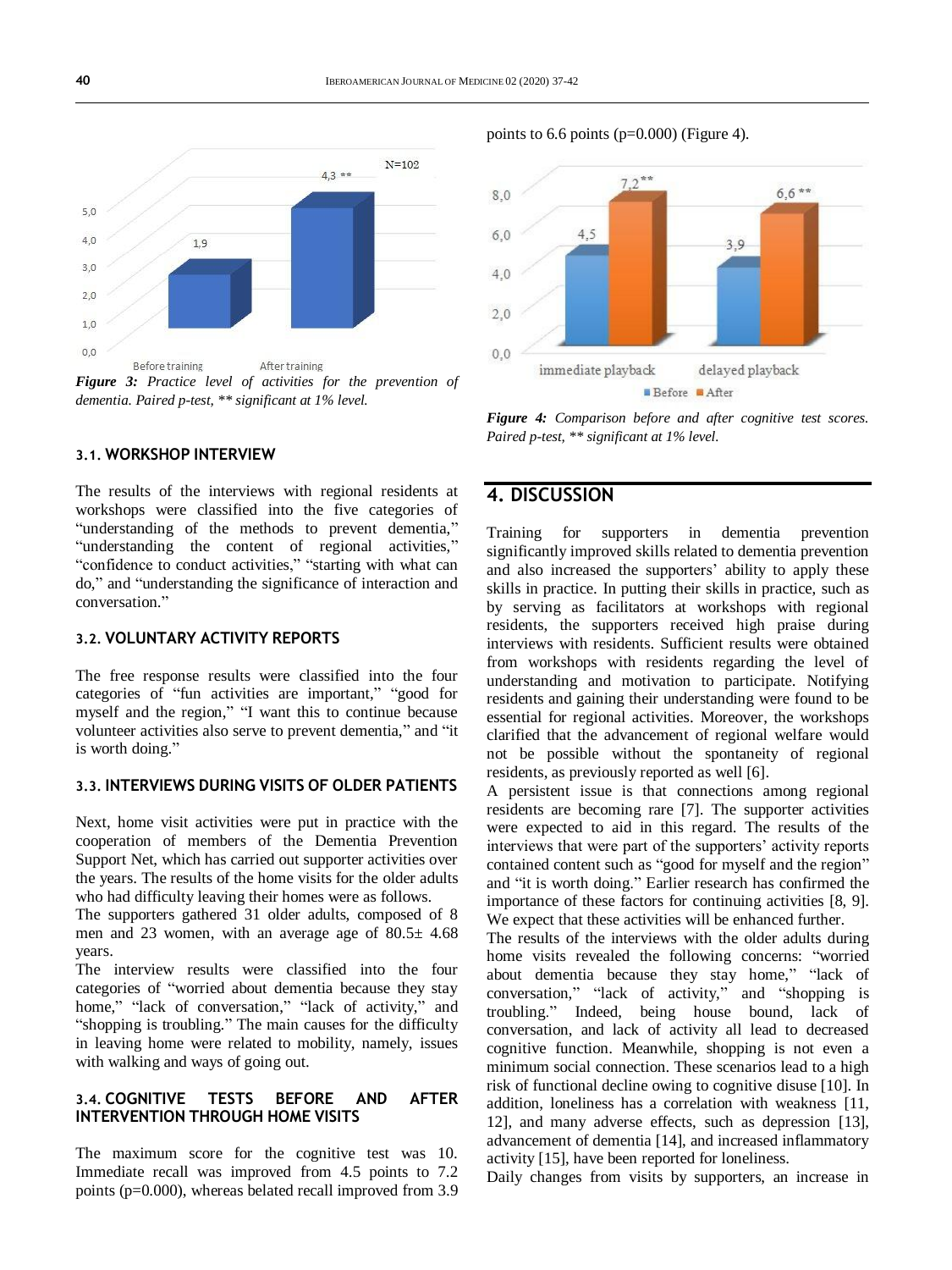conversation volume, and an increase in activity have a positive effect on the mind and body. Regarding the activation of many areas of the brain, conversation involves not only the language center but also the frontal motor cortex to move the mouth and tongue, and the auditory area of the temporal lobe to listen to people [16]. Additionally, simply seeing a smile during communication has been reported to increase cerebral blood flow [17]. Further, conversations improve the ability to think and focus, as well as revitalize the psyche; increased activity during visits leads to the maintenance of daily activity [18] and improved mood [19].

In the present program, the older adults played games that train cognitive abilities with their supporters at home. The results of the comparison of cognitive tests performed before and after these games showed a significant increase in scores for both immediate and belated recall tests. Older adults who have difficulty going out are more likely to experience difficulty in their daily lives owing to accelerated deterioration of their mental and physical functions [20, 21], and the prevention of this is the greatest significance of the present intervention.

As both the supporters and older adults indicated that the activities were worthwhile and the interactions were fun serves, the intervention has a major cause for continuation. Deeper interaction will have cognitive and psychological effects. By promoting the reciprocal action of conversation, the synergistic effects of improved health conditions [22- 24], longer life span [25], and prevention of depression [26] can be attained, in addition to improved cognition.

As this intervention improved the cognitive function and psychological state of the older adults and provided supporters with psychological satisfaction, we propose it as a course of action for future regional activities.

## **5. CONCLUSION**

Training for supporters in dementia prevention significantly improved skills related to dementia prevention and also increased the ability to apply these skills in practice. The range of regional activities for supporters is expanding. Their self-awareness that these activities are worthwhile and help both the region and themselves served as our motivation to expand these activities.

The older adults who had difficulty going out were characterized by low activity and few opportunities for conversation. Increased conversation and improved activity through the visits of the supporters affected the older adults' minds and bodies, as well as significantly improved their cognitive function. Deeper interaction between the supporters and the older adults at home would further enhance the effects of these activities.

## **6. ACKNOWLEDGMENTS**

We would like to thank all of the older adults who

participated in this project. We also thank the members of the Dementia Prevention Support Net who cooperated.

## **7. CONFLICT OF INTEREST**

All authors declare no conflicts of interest.

## **8. FUNDING**

This research received assistance from the Japanese Ministry of Education, Culture, Sports, Science and Technology research fund.